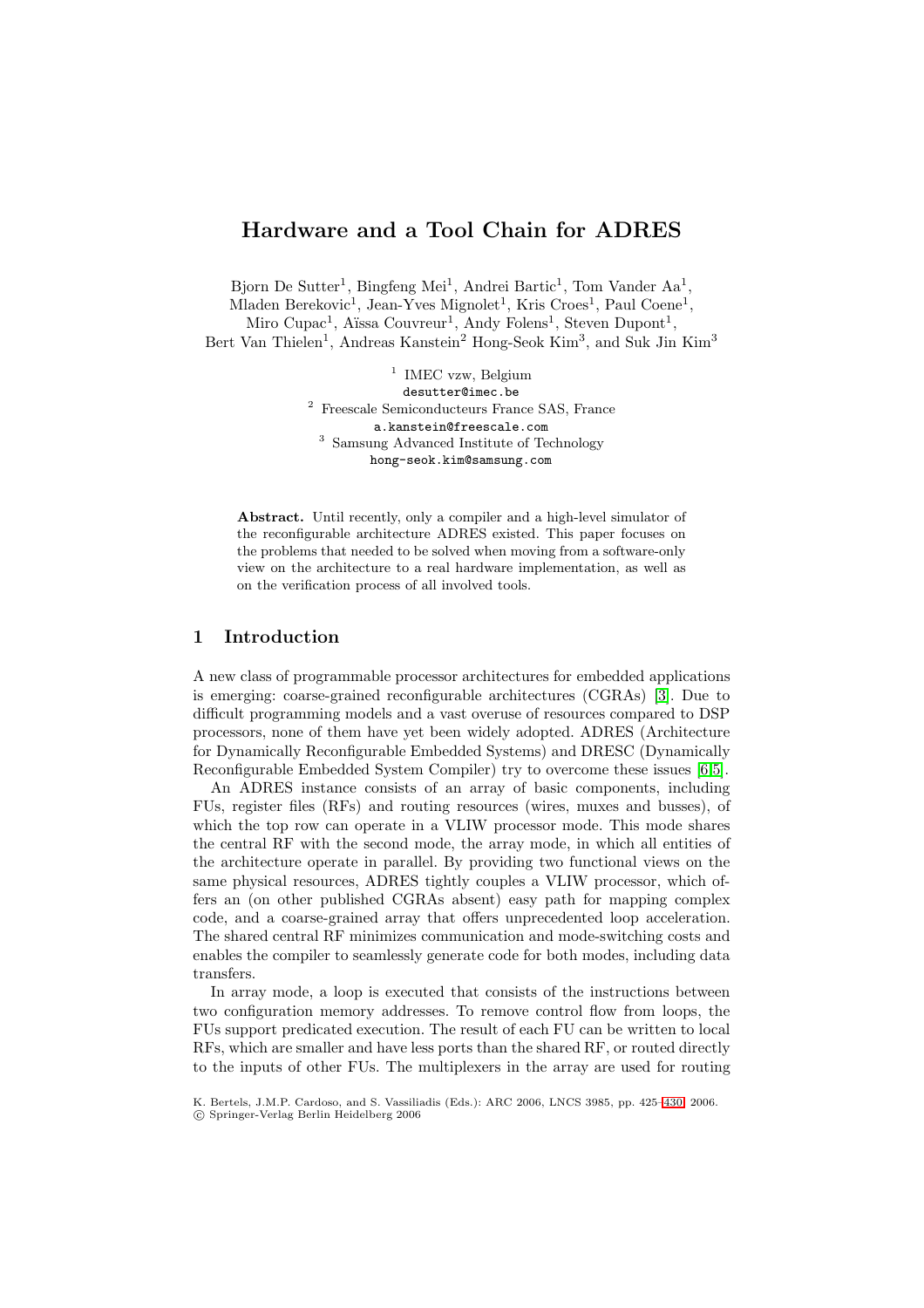#### 426 B. De Sutter et al.

data from different sources. The configuration memory stores the configuration contexts, from which a single context is loaded onto the FUs and muxes on a cycle-by-cycle basis, thus in effect reconfiguring them every single cycle.

ADRES is programmed in ANSI C. Our tool chain until recently consisted of three tools. First, the IMPACT C compiler front-end parses C code, optimizes it and generates assembly code in the Lcode instruction format. Next, our DRESC compiler takes an ADRES instance description and maps the loop kernels onto the array [5]. The generated schedules are then simulated with the simulator.

ADRES was designed from a compiler perspective to achieve high-performance, low-power computing with automated C compilation. Until recently, however, ADRES was a virtual architecture for which only the compiler and the high-level simulator [ex](#page-5-2)isted. Here, we take an important step as we now have a full tool chain that compiles C code and generates binary configuration files that can be executed on a hardware implementation in VHDL. In concreto, we have compiled an MPEG2 decoder written in C and we have executed it on an FPGA-based demonstrator, thus proving the concept of ADRES. This short paper focuses on the efforts needed to move from a software-only perspective to a hardware implementation and a full tool chain. Performance results are discussed in other work [5,6]. For a discussion of related work, we refer to Bingfeng Mei's thesis [4].

### **2 Hardware-Software Interface Issues**

**Instruction Set.** To execute an MPEG decoder on an FPGA implementation of ADRES, without writing a full compiler, the instruction set architecture (ISA) needs to meet three requirements. (1) The VLIW ISA needs to be dense enough to store the program on the limited amount of FPGA memory. (2) For proving to be a potential low-power solution, the decoding of the instructions needs to be simple. (3) The ISA should be close enough to that of the intermediate code representation generated by Lcode representation of the IMPACT compiler. Unfortunately, however, Lcode is much too expressive to be dense. First, Lcode supports a wide range of predicate generating instructions, as available on Intel's EPIC architecture. Most of them are rarely used, so supporting all of them implies a large code size overhead. Secondly, Lcode allows all operands of instructions to be 32-bit immediates. Clearly, this is not feasible in any real ISA.

As a temporary solution, we decided to support only the most common type of unconditional predicates [1]. Our tool detects when other types are present in the Lcode, and informs the programmer that he must rewrite his code to avoid the use of that predicate. For rather simple applications, such as an MPEG2 decoder, this solution proved to be satisfactory. To support more complex code, however, such as the H.264 [c](#page-5-3)odec, adapting the compiler to generate only the supported predicates is the only feasible solution. Furthermore, ADRES VLIW instructions can have only one immediate operand. When Lcode instructions have more of them, our assembler inserts instructions that first put them in free registers. Because the insertion of additional instructions happens after the code is scheduled, the final schedules are sometimes far from optimal. In a production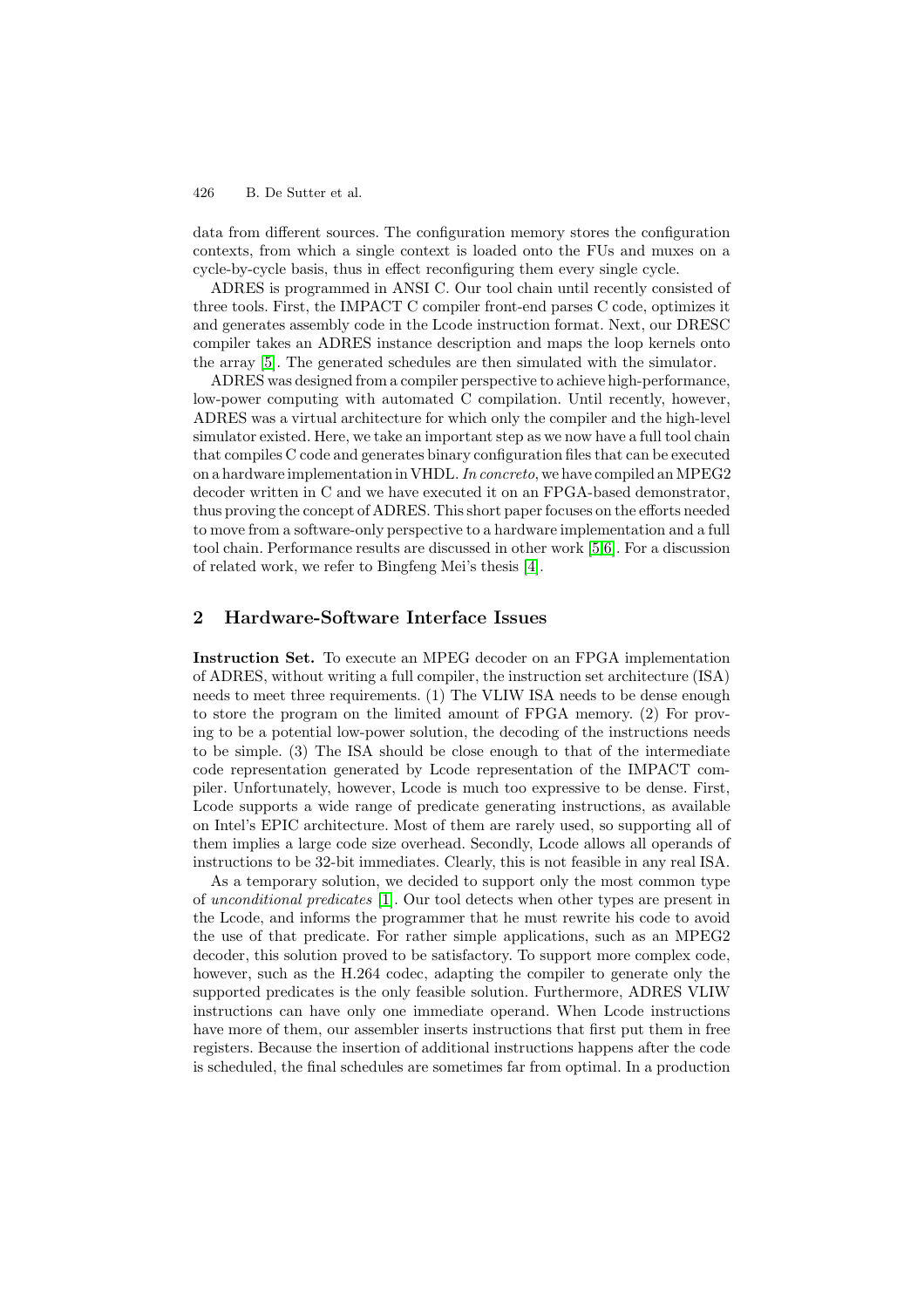tool chain, this workaround solution will need to be replaced by a better instruction selector and post-pass scheduler. Furthermore, our assembler cannot insert instructions in array schedules, because these are too complex to change in a post-pass tool. Instead, we again notify the programmer to change his source code in such a way that constants occurring in CGA-mode loops are first put in temporary variables, and hence in registers instead of in immediate operands. This required only modest source code transformations. Future versions of our tool chain will perform this rather trivial transformation automatically.

**Compiler Perspective.** We encountered several unexpected problems during the combined development of both the VHDL specification and the binary code format of our architecture. Most often, these problems surfaced because the compiler developers that developed the compiler-supported architecture, approached it from the software perspective, and not from a hardware perspective. In the former, undefined behavior is non-existent in the sense that only specified computations are performed. For example, a nop instruction executed on some FU is supposed not to change the processor state, and is hence given little consideration. In hardware, by contrast, all signals that can influence the program state need to be specified correctly. This impedance mismatch between the two perspectives became apparent when different simulators were developed. Until recently, the only available simulator was a compiled simulator that basically is an RTL-level implementation of the program in C. This C code is then compiled with a standard C compiler, and executed to simulate the program's execution on ADRES. One of the main differences between real hardware, and the compiled simulator, is that the simulator operates on virtual registers that are modeled through variables. Rotating registers are implemented with simple copy operations on the live variables. Consider the following loop on the left hand side:

|                          | $i \t2 = 0$ :                                                |
|--------------------------|--------------------------------------------------------------|
|                          | while $\text{(cont = } (i_2 < 10)$    epilogue_is_running) { |
| for $(i=0; i<10; i++)$ { | if (cont) $i_{-}1 = i_{-}2 + 1$ ;                            |
| $\ldots$ // loop body    | $\ldots$ // software-pipelined loop body                     |
|                          | $i_{-2} = i_{-1};$ // register rotation                      |
|                          |                                                              |

As the loop index is a loop-carried variable, it is allocated to (virtual) rotating registers, as depicted on the right hand side above. The variable cont models the loop continuation predicate, which becomes false during the final iteration of the loop, thus informing the processor that the array mode needs to be exited. Because loops are software pipelined, it might still be necessary to continue the loop execution for some cycles, however, in order to finish the execution of the ongoing iterations in the loop epilogue. Until recently, we assumed that the continuation predicate could be set during any stage of the loop: the value of cont in the above fragment only depends on the initial value in  $i$  2.

During the verification of the hardware, we noted that the above assumption on the cont predicate was in fact invalid. In real hardware, not only the live registers rotate, but the other ones do so as well, as shown in the following fragment, that contains two copy statements to mimic register rotation.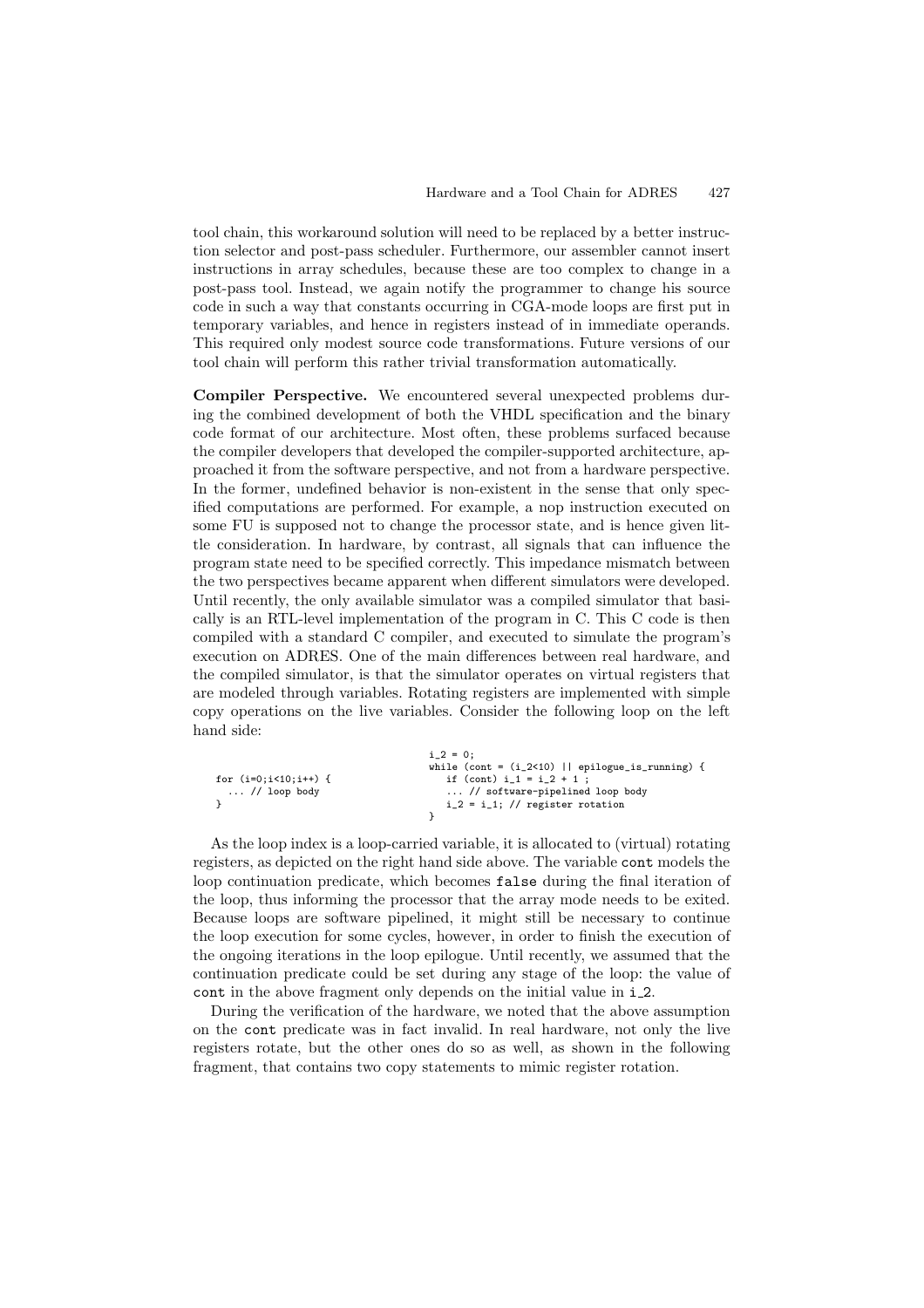```
i_2 = 0; cont = true;
while ((cont \& cont = i_2<10) || epilogue_still_running) {<br>if (cont) i_1 = i_2 + 1 ; // loop body
  if (cont) i_1 = i_2 + 1;
   ...
i_2 = i_1; i_1 = i_0; // register rotation
}
```
During the normal operation of the loop, the undefined value of  $i_0$  that is rotated into i<sub>1</sub> is overwritten by the guarded increment operation. During the epilogue, however, this is no longer the case, and hence the undefined value in  $i$  0 is not only copied into  $i$  1, but one iteration later also into  $i$  2. As a result, cont becomes true again, and the loop keeps executing.

When we discovered that our assumption was wrong, we were too close to our deadline to start changing the compiler and to not rely on the incorrect assumption. Instead, we opted for slightly adapting the way we used the loop continuation predicate. In the adapted C-code, the continuation predicate is only evaluated as long as it has been true, as can be seen from the while statement in the above fragment. In later versions of our tool chain we will of course adapt the compiler to generate the continuation predicate only at correct schedule times.

While the loop continuation problem is only one issue that arose during this design project, it is very typical for our approach from a compiler perspective. While this approach guaranteed from the start that a full-fledged C-compiler will exist for ADRES, it also resulted in a number of unanticipated problems, like the above one. Consequently, the specification of the architecture needed several updates during its implementation in hardware, because of which a significant amount of time was lost. The lesson we learned is that the hardware and software people involved should learn to speak the same language upfront, and that they should understand the issues involved on both sides of the system.

### **3 Verification**

Several components of our now complete tool chain and hardware implementation needed verification. While the compiler and the compiled simulator had been used and tested for a long period, these tools were largely developed by one PhD. student. [4]. It was expected that there would be hidden assumptions about the compiler in the simulator and vice versa that might need to be reevaluated. Furthermore, the assembler and the linker, that map the assembly-like program representation generated by DRESC onto binary object code, needed to be validated. Finall[y,](#page-5-4) the VHDL implementation needed verification. To support these verification needs, a number of tracing tools were developed or extended.

**Symbolic Tracing.** First, the compiled simulator was extended with tracing capabilities to dump traces containing in and outputs of FUs, RFs and memory accesses. It should be understood that this compiled simulator is just a simple implementation in C of the RTL-like ADRES operations that where generated by the DRESC compiler. In this implementation, local variables of the original program have been replaced by variables that model virtual registers at the RTL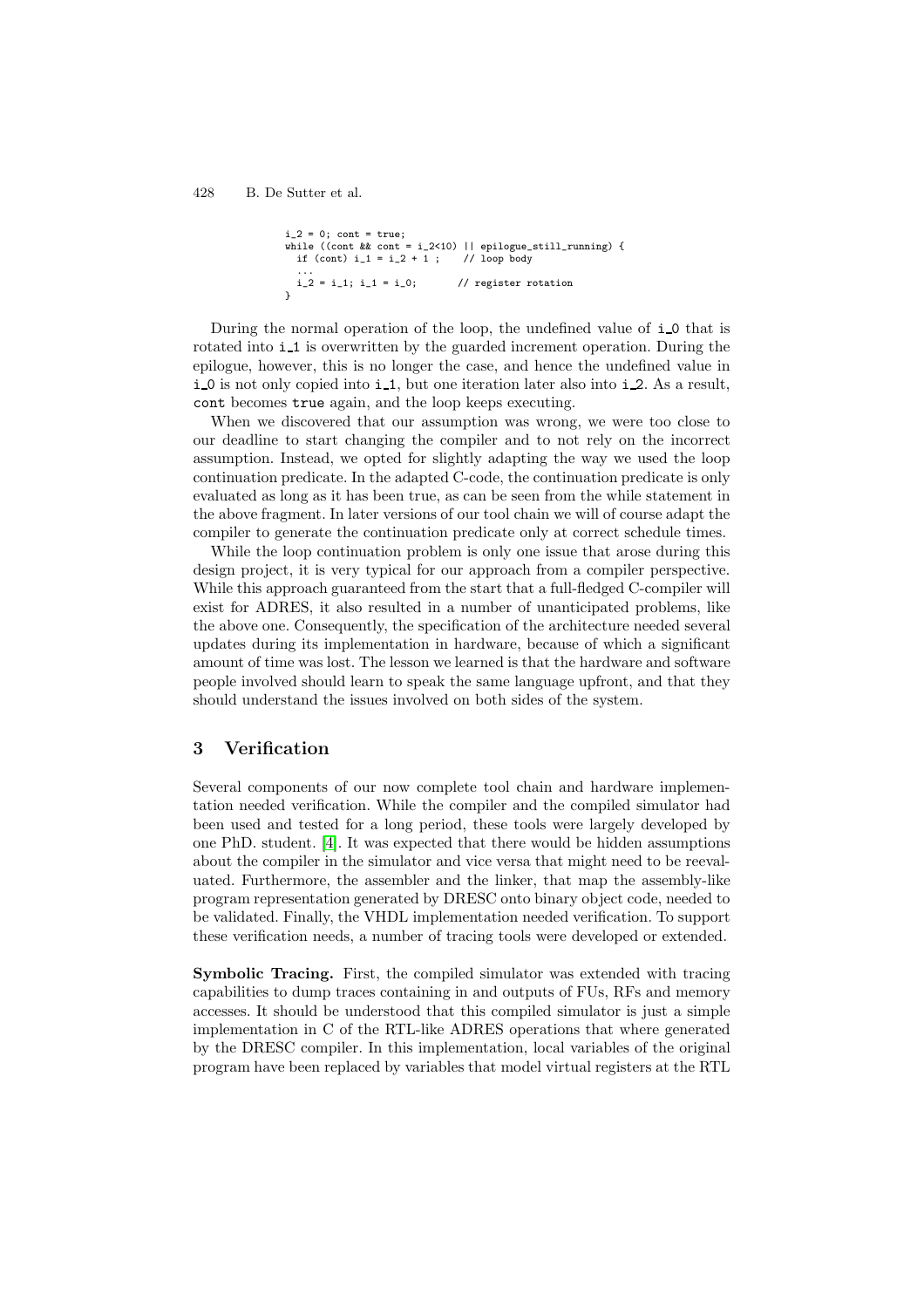level. Data structures that reside in memory in the original program still reside in memory in the compiled simulator. In fact, the data structure declarations are simply copied from the original program to the compiled simulator. As such, the memory accesses on the compiled program all happen in the address space of the compiled simulator on the host system, and not in the memory space of the binary ADRES program as it would be assembled and linked. In practice, this means that all addresses occurring the RF and FU traces not only depend on the actual program being traces, but also on how the simulator was compiled. After every change to the simulator, the addresses change.

**Cycle-Accurate Tracing.** Secondly, we developed a cycle-accurate μ-arch simulator by means of Esterel [2]. This simulator simulates binary ADRES executables at the RTL-level at a lower level of abstraction than the compiled simulator. This cycle-accurate simulator thus offers the same tracing capabilities as the compiled simulator, but it's traces are closer to the actual hardware.

The main goal of the c[yc](#page-5-5)le-accurate tracing is the verification of the compiler back-end and of the correct operation of the whole ADRES concept. For that purpose, its traces could be compared to those produced with the trusted compiled simulator, thus inheriting the thrust from it. Unlike the compiled simulator, however, the  $\mu$ -arch simulator runs the program in the ADRES address space. Hence addresses occurring in the traces of both simulators are different, which complicates the comparison of their traces.

A first workaround involves eliminating addresses from the traces. This can be done by only tracing instructions that do not usually operate on absolute addresses, such as multiplications, shifting, or the loading/storing of bytes and words. An alternative is to use two versions of the compiled simulator that executes on different addresses. Then we can first compare the traces of those versions, and detect (and later neglect) the values that are in fact addresses, as these are exactly those values that are different in the two versions. A final alternative is the replacement of addresses in traces by symbol names. This can only be done for data whose symbol information is available in the compiled code, however, and hence it is only applicable for statically-allocated data, of which the Linux tool objdump gives us the symbol mapping.

**VHDL Tracing.** Instead of having the VHDL simulation dump traces, and then verifying the correctness of them, we decided to let the VHDL code verify itself. To that extent, the VHDL implementation reads the FU traces from the cycle-accurate simulation, and then raises assertions when the values observed during the VHDL simulation differ from them. After having validated the cycleaccurate simulator, this on-the-fly trace comparison would allow us to debug, and eventually validate, the VHDL code. Unfortunately, the trace comparison is not without problems. Because these two simulators operate at different abstraction levels, defined behavior in one simulator can correspond to undefined behavior in another, in which cases false-positive assertions are raised.

As a workaround, the cycle-accurate simulator tags the values in a trace with tags that indicate whether a value is defined or not. The addition of the correct